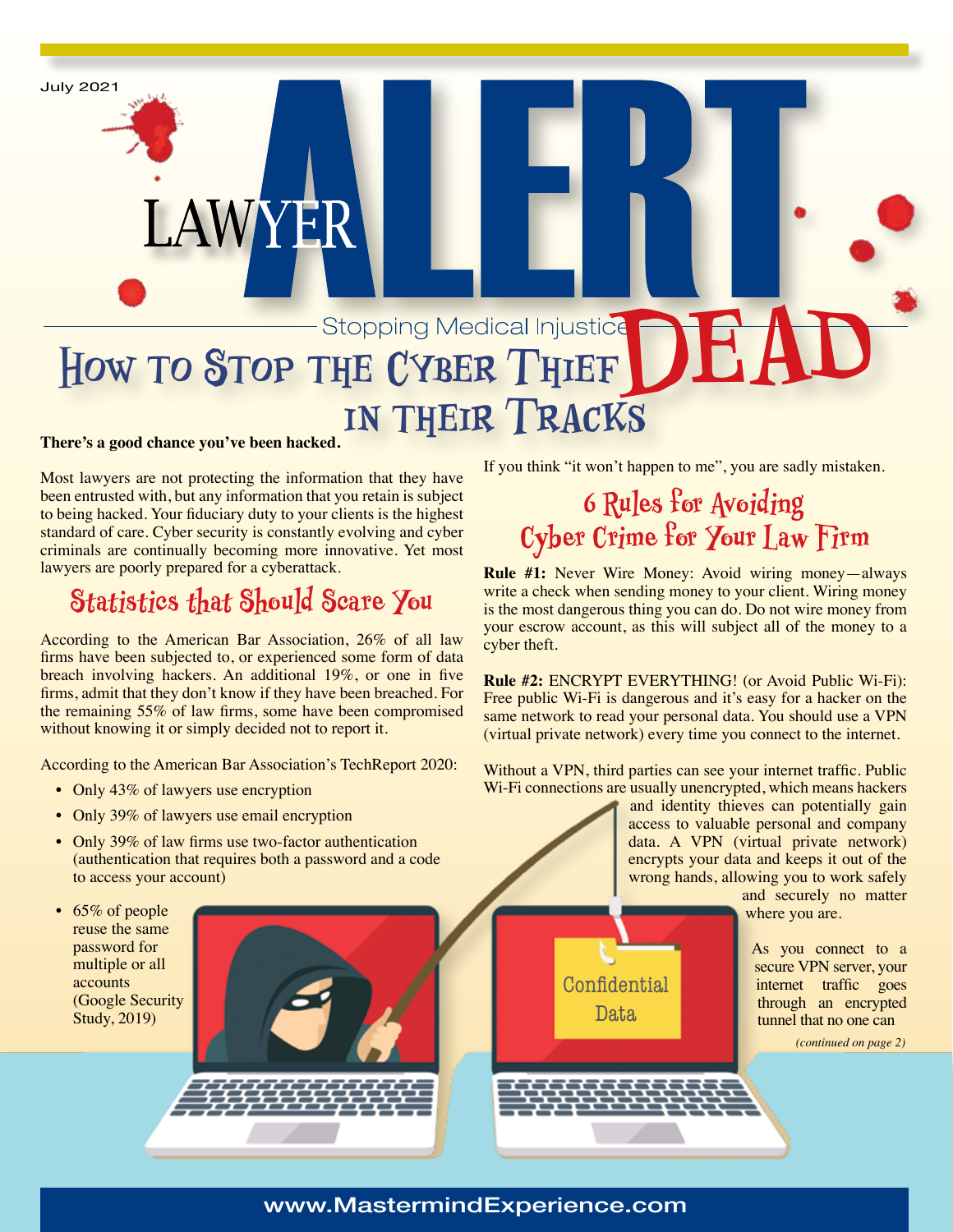#### *(continued from cover)*

see, including hackers, governments and your internet service provider.

*"Encryption works. Properly implemented strong crypto systems are one of the few things you can rely on."*

#### **Edward Snowden**

Using a VPN on your devices keeps you safe with strong encryption. With ExpressVPN, your online activity is anonymous and private and their best-inclass AES (Advanced Encryption Standard) 256 encryption means that your data is as secure as it can be. It's the same encryption standard adopted by the U.S. government and used by security experts worldwide to protect classified information.

Lost or stolen laptops are a top cause of law firm data breaches. If the laptop is encrypted, even if the laptop is lost or stolen, the information will not be accessible. Make sure every laptop used by you and your team members has encryption from ExpressVPN. Download the ExpressVPN app at www.ExpressVPN.com/setup.

**Rule #3:** If You Have to Wire Money: If you wire money to a client, always pick up the phone and confirm with your client the wiring instructions. You need to verify where the money is coming from and where it is going. This alone will stop the cyber-criminal.

Never receive wiring instructions via email.

**Rule #4:** Log Out of All Devices at the End of the Day: Log out of your email and all devices at the end of the day.

As soon as you get hacked in 1 account, the hacker knows your passwords and can access other accounts. If you suspect you've been hacked, change the password on your computer and every connected device.

**Rule #5:** Use a Password Manager: Use a password manager (e.g., Keeper or LastPass) to manage passwords. A password manager provides a secure way to store and find all of your passwords and only requires you to remember a single, master passphrase to gain access.

Do not use the same password or user name in multiple devices. Use difficult passwords, the longer the better. A unique password for each site can go a long way if one site gets hacked, your stolen password can't be used



on other sites. You're basically creating your own security feature.

**Rule #6:** Do Not Open or Respond to Suspicious Emails: Do not open any attachments in an email until you are 100% sure the sender is legitimate.

Cyber criminals find you by searching for the most successful lawyers. You have an obligation to protect your email. The cybercriminal reads your emails and looks for emails to your clients about a settlement.

A phishing scam involves sending fraudulent emails that appear to be from a friend or a reputable company, with the goal of deceiving you into either clicking on a malicious link or downloading an infected attachment, usually to steal financial or confidential information.

Inspect all unsolicited email with a careful eye. Phishing scams are one of the most common ways that hackers gain access to sensitive or confidential information and is involved in 70 percent of data breaches (Verizon's 2018 Data Breach Investigations Report).

### **The 6 Most Common Cybersecurity Mistakes Made by Lawyers**

**Mistake #1:** Failing to Buy Cybersecurity Insurance: General liability and professional liability policies usually do not insure you against cyber theft. Invest in cyber security coverage. Cybersecurity insurance requires specific written procedures.

If you inadvertently breach your fiduciary duty, don't assume that you're covered by your errors and omissions professional liability policy. When this happens, you are not practicing law. Many professional liability policies have exclusions for breach of fiduciary duty.

Cybersecurity coverage can help your

law firm cover the costs related to a data breach, including privacy breach notification expenses, litigation, loss of income, and regulatory fines and penalties. Given the potentially devastating impact of a data breach, cybersecurity insurance can mean the difference between your law firm surviving a data breach unscathed or not surviving at all.

**Mistake #2:** Failing to have Data Prevention Policies, Software and Training: Only 34% of law firms have policies for records retention.

Does your law firm have:

- Data retention, destruction and recordkeeping procedures?
- An incident response plan to respond to a network intrusion?
- Annual privacy and information security training for employees?
- Intrusion detection software (IDS)?
- Intrusion prevention system (IPS)?
- Data loss prevention software (DLP)?
- Multi-factor authentication for remote access to email?
- Procedures for terminating user access rights as part of the employee exit process?

When you apply for cybersecurity coverage, you will need to answer these questions "YES".

**Mistake #3:** Failing to Educate Your Clients about Cybersecurity: Share your records retention policy with your clients and let them know what you are doing to protect their confidential and private data.

Talk about cyber security with your clients, e.g., "You will never receive an email from me asking for money."

**Mistake #4:** Failing to Monitor the Internet Activity of Your Employees: Even if you follow meticulous practices for encrypting email and online activity, your law firm won't be safe from cybercrime if your employees are violating your cybersecurity policies. Especially for employees who work remotely, there are plenty of opportunities for hackers to steal your firm's confidential data.

Monitoring your employees' internet *(continued on page 3)*

### www.MastermindExperience.com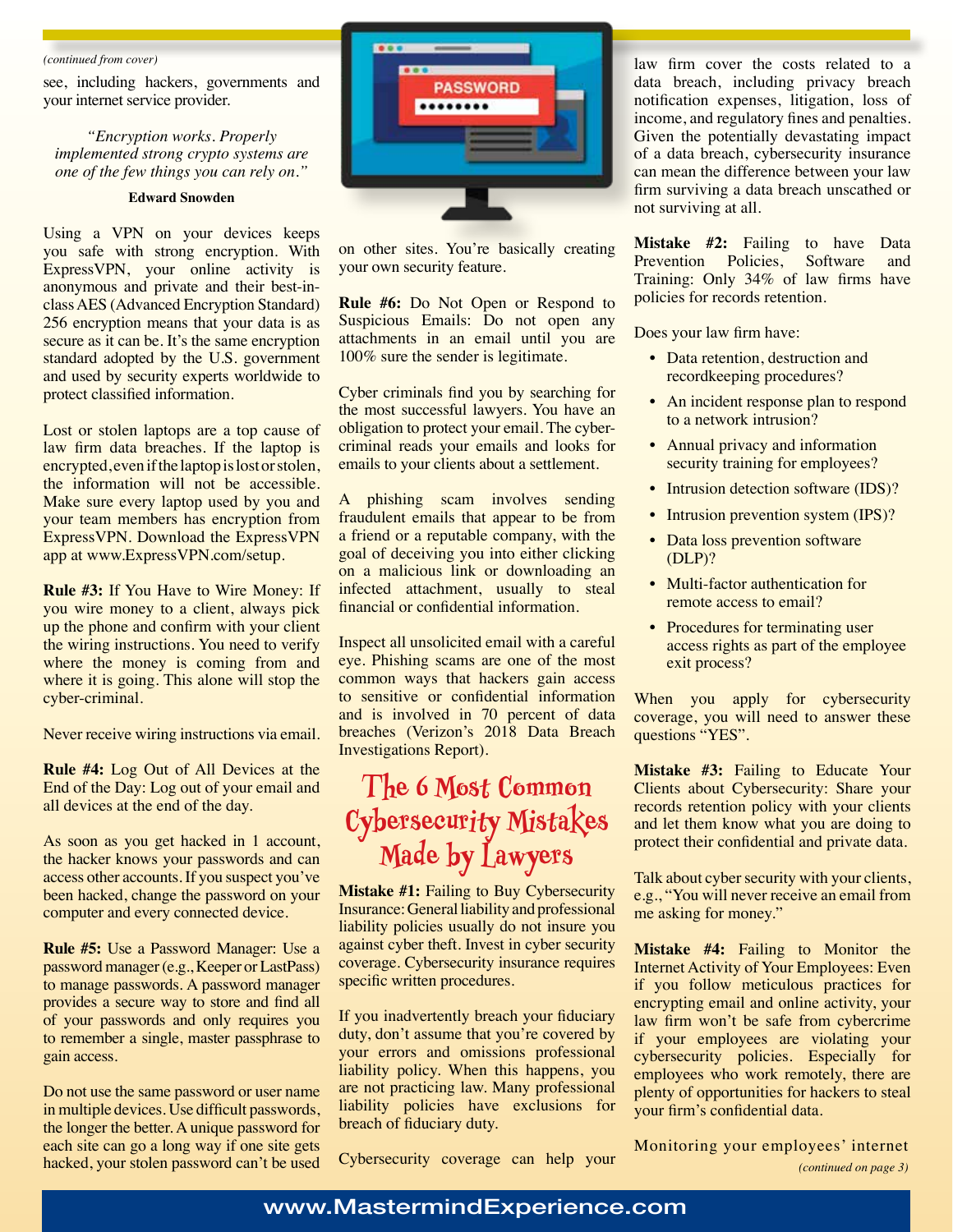activity is the best practice to ensure that your employees are not violating your cybersecurity policies.

**Mistake #5:** Failing to have a Business Recovery Plan: Your law firm should prepare for the possibility of disaster by having a business recovery plan in place and test it at least annually. Additionally, routinely back up your data and maintain a copy at an off-site, secure location.

**Mistake #6:** Failing to Give Bad News to Clients Immediately: If you have a cyber security breach, do a Zoom meeting with your clients and explain what happened. ABA Model Rule 1.4 requires that you give bad news to your clients ASAP. This will help you avoid a legal malpractice case.

American Bar Association's Formal<br>Opinion 483 entitled: "Lawyers" "Lawyers" Obligations After an Electronic Data Breach or Cyberattack" states:

When a data breach occurs involving, or having a substantial likelihood of involving, material client information, lawyers have a duty to notify clients of the breach….

A data breach means a data event where material client confidential information is misappropriated, destroyed, or otherwise compromised. A data breach may belong or relate to the representation of a current or former client.

### **Cybersecurity Policy for Email Messages**

**What This Is:** This is a policy dealing with email messages that you may receive to maintain our law firm's cybersecurity.

**Why We Do It This Way:** Email creates vulnerabilities for our law firm's security and we must be mindful of it. If our security systems are breached, a cyber thief can access our clients' private information, including dates of birth, social security numbers, etc. Additionally, a hacker can acquire information that will give them access to our banking information and steal money from our law firm.

Hackers do this in number ways: Email may contain a virus that allows the hackers to infiltrate the firm's data and access confidential information, with their presence unbeknown to us. A hacker may lay in wait until a substantial amount of money is received by our law firm, and then act.

**How We Do This:** Careful email management is critical to cybersecurity.

Even if you have regular email communication with someone, BE ALERT.

If you suspect that there might have been a breach, power off your computer and IMMEDIATELY notify John Fisher. Shutting off your computer should stop access to portions of the data.

Think before you click or open an email.

DO NOT OPEN any Word, Excel or other attachments unless you are expecting it from the sender and you are certain that it is safe.

If an email seems suspicious or odd—DO NOT OPEN OR CLICK ANYTHING check with John Fisher. Read the following website page in its entirety: https://bit. ly/2Stw44B. If you think you clicked on a phishing link, report it to John Fisher as soon as possible. We all make mistakes, but we need to fix this as soon as possible.

The longer you wait, the longer we cannot properly address the potential issue and the more potential damage we have in our system. The sooner you report, the faster we can respond to a potential threat.

Thank you, Alex Bainov, Esq., for sharing this policy!



### ...returns to Our Nation's Capital on September 10th

### **Washington, DC.: September 10, 2021**

The next *Mastermind Experience* will be held on Friday, September 10, 2021 in Washington, D.C. at the Courtyard Marriott in downtown D.C., 901 L Street NW, Washington, DC.

The Courtyard Marriott opened in 2018

### THE E  $\overline{c}$

and has brand new accommodations, amazing rooftop views of the Capitol and is located in DC's vibrant and historical Shaw neighborhood. The Courtyard Marriott has a signature full service restaurant and a 1,700 square foot rooftop terrace and bar and 4th floor courtyard terrace.

As a member of the *Mastermind Experience*, we have a discounted room rate of \$119/night for Thursday, September 9th and Friday, September 10th. To book a room with the discounted rate, call 202-408-5300 and ask for the special rate for the "*Mastermind Experience*". Our point of contact is Dominic Sanchez, head of group sales, 202-469-6355.



...comes to an Island Paradise

in the Sun-Kissed Waters of the Caribbean on February 18th, 2022

**Curacao (Southern Caribbean) February 18, 2022**

On Friday, February 18, 2022, the *Mastermind Experience* will take its first *(continued on page 4)*